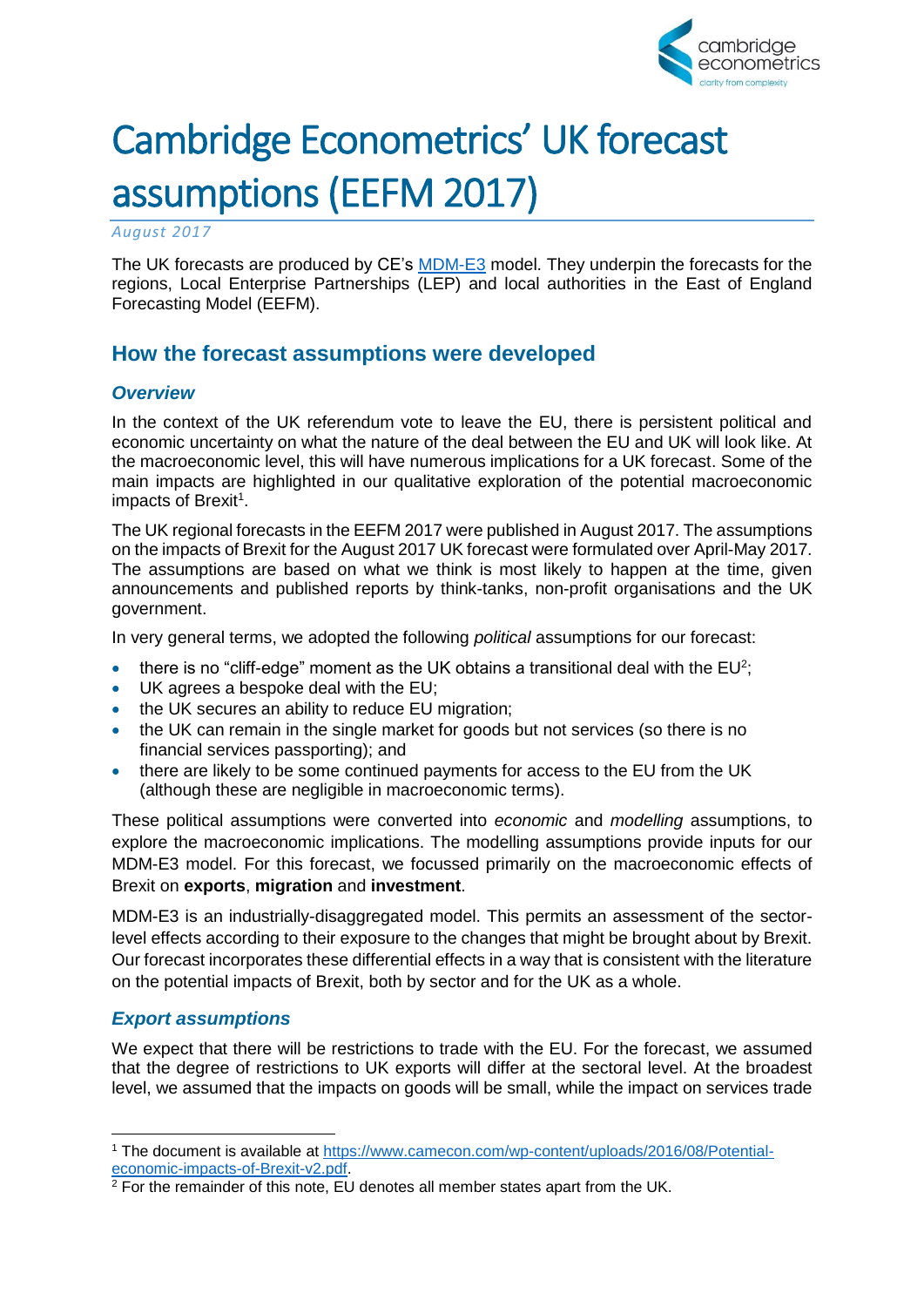will be relatively larger. We made no assumptions on the specific types of trade restriction measures that will be adopted.

We derived an estimate of UK exports to the EU by broad sectors<sup>3</sup>, based on trade data for 2014. Using this estimate, we formulated diminished export growth assumptions by broad sector consistent with the political assumptions outlined above.

We utilised the relationships within MDM-E3 to develop a forecast for imports; no explicit, additional economic or modelling assumptions were developed as inputs for the model with respect to imports.

We also assumed that trade with the rest of the world will continue as before. The implicit assumption is that UK will form trade arrangements with the rest of the world, similar to those in place at present.

#### *Migration assumptions*

As documented within the existing literature and the media, movement of labour is a primary consideration of the Brexit deal for both the UK and the EU, and will likely incur a plethora of political, economic and social impacts on households and the national economy. Given existing migration restrictions to the rest of the world, we assumed that migration restrictions will manifest as restricted movement of low-skilled workers from the EU.

The UK population projections in the EEFM 2017 are aligned with the 2014-based central population projections developed by the Office of National Statistics (ONS).

We derived an estimate of low-skilled employment of EU nationals by broad sector in the latest year within the model for which data was available. From this information, we developed economic assumptions of diminished total employment growth per annum, by broad sector. The assumptions of varying impacts across the different sectors were predominantly based on published reports, which provide qualitative assessments of skill shortages and dependencies on migrant labour in selected industries.

Our economic and modelling assumptions were further aligned to available estimates in published reports of reductions in annual net migration to the UK as a result of Brexit. This provided a benchmark and a reference forecast horizon across which we incorporated the employment assumptions.

The implicit assumption is that EU low-skilled migrant labour force would not be totally replaced by domestic workers (although this does not exclude the possibility of *some* of the jobs filled by domestic workers).

#### *Investment assumptions*

-

Much of the published literature on the investment impacts of Brexit focuses predominantly on the potential decrease of foreign direct investment (FDI) into the UK, as well as (possibly) the implications this would have on productivity at the national aggregate level. We adopted a different approach, and developed investment assumptions at the sectoral level. We characterised long-term<sup>4</sup> assumptions for investment for each broad sector according to several simplifying categories:

- there would be no change in investment levels;
- investment would slow down, due to some businesses moving a proportion of their activity out of the UK. This would result in a decrease in investment, proportional to the diminished level of activity in the UK;
- investment would adjust based on changes to public spending plans.

<sup>&</sup>lt;sup>3</sup> The broad sectors are outlined in more detail in the appendix.

<sup>4</sup> In the short-term, investment is expected to fall sharply, driven by persistent political and economic uncertainty. This was modelled in a separate exercise.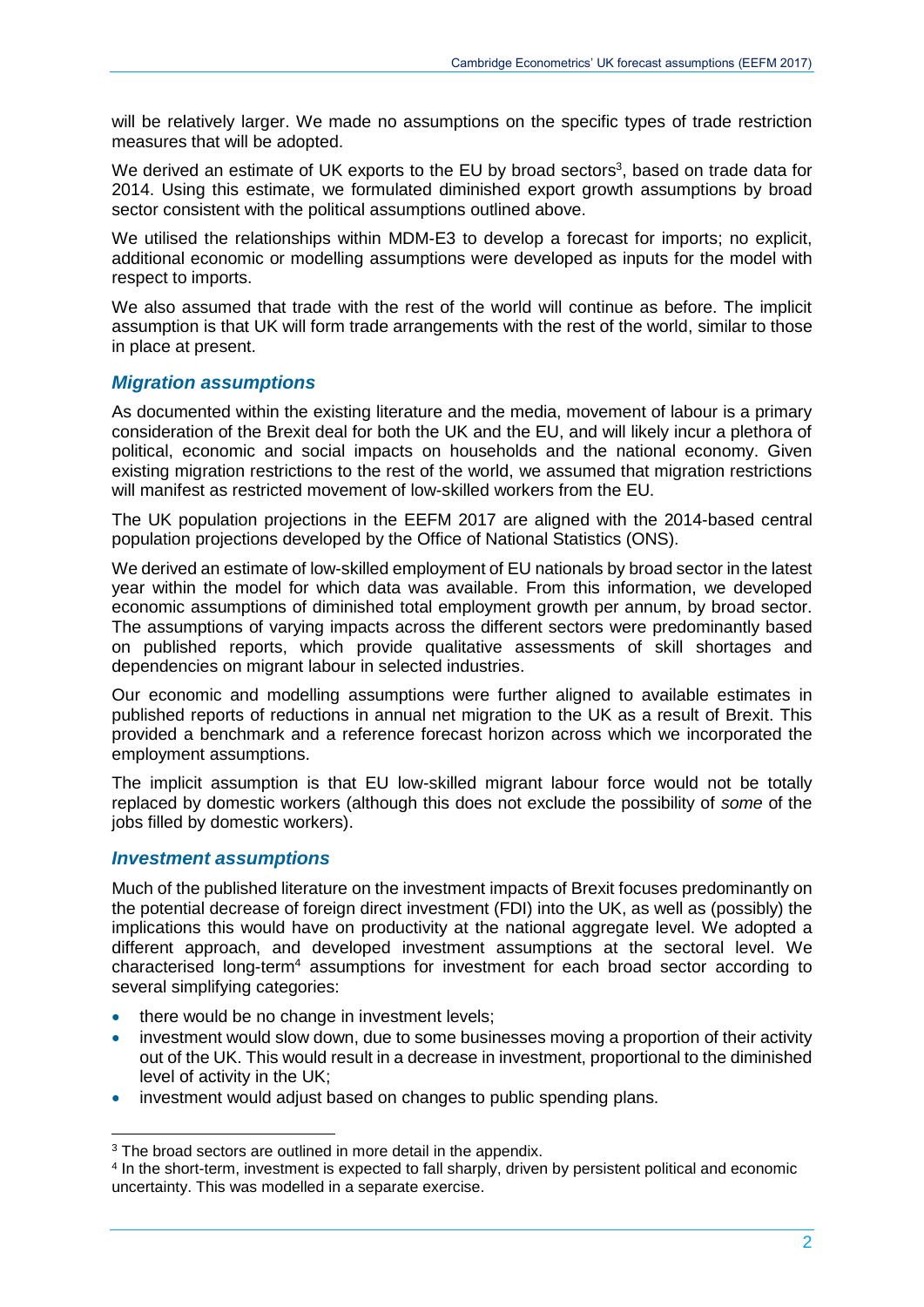• investment would slow down, due to some businesses moving a proportion of their activity out of the UK, but also as a result of the diminished growth prospects of that particular sector within the UK. This could further dampen investment intentions within the UK, as multi-national organisations within those sectors may choose to divert a disproportionate amount of their investment to countries with better growth prospects.

In the last case, expectations of diminished growth prospects may stem from factors such as lack of single market access, or skill shortages that have been further exacerbated by migration restrictions. Expectations for growth may also dampen in sectors which rely heavily on cooperation with other member states or funding from the EU. The mechanisms through which expectations of sectoral growth may diminish were not explicitly accounted for when developing the economic and modelling assumptions. A judgement was taken on which of these are most applicable at a sectoral level.

Implicitly, no further judgements were taken on the impact of FDI on investment, including the potential impacts diminished FDI may have on productivity. However, our economic and modelling assumptions for investment are broadly in line with published studies which do consider the link between FDI and investment, at the UK-aggregate level.

### **Detailed explanations of the assumptions in the forecast**

The summary table below presents a qualitative overview of the specific long-term economic assumptions of the impacts of Brexit by broad sector:

| <b>Sector</b>                                                                                                                      | <b>Export assumptions</b>                          | <b>Employment</b><br><b>assumptions</b> | <b>Investment</b><br><b>assumptions</b>             |
|------------------------------------------------------------------------------------------------------------------------------------|----------------------------------------------------|-----------------------------------------|-----------------------------------------------------|
| <b>Agriculture</b>                                                                                                                 | Mild slowdown in EU<br>demand                      | <b>Strong employment</b><br>constraints | Mild slowdown in<br>investment                      |
| <b>Mining &amp; quarrying</b>                                                                                                      | No specific impact<br>modelled                     | Moderate employment<br>constraints      | Moderate to<br>pronounced slowdown<br>in investment |
| Low and medium-low tech<br>manufacturing                                                                                           | Mild slowdown in EU<br>demand                      | Moderate employment<br>constraints      | Moderate to<br>pronounced slowdown<br>in investment |
| <b>High and medium-high tech</b><br>manufacturing                                                                                  | Mild to moderate<br>slowdown in EU<br>demand       | Moderate employment<br>constraints      | Moderate to<br>pronounced slowdown<br>in investment |
| <b>Construction</b>                                                                                                                | Mild slowdown in EU<br>demand                      | Moderate employment<br>constraints      | Moderate to<br>pronounced slowdown<br>in investment |
| <b>Utilities</b>                                                                                                                   | Mild slowdown in EU<br>demand                      | Mild employment<br>constraints          | No specific impact<br>modelled                      |
| <b>Transport, distribution,</b><br>retailing, accommodation,<br>catering, and administrative<br>and support services               | Moderate to<br>pronounced slowdown<br>in EU demand | <b>Strong employment</b><br>constraints | Moderate to<br>pronounced slowdown<br>in investment |
| IT, financial and insurance, real<br>estate, professional, and<br>scientific and technical services                                | Pronounced<br>slowdown in EU<br>demand             | No specific impact<br>modelled          | Moderate to<br>pronounced slowdown<br>in investment |
| <b>Public administration and</b><br>defence, education, health and<br>social work, and other services<br>(arts and other services) | Mild slowdown in EU<br>demand                      | Moderate employment<br>constraints      | Mild slowdown in<br>investment                      |

#### **Table 1: UK forecast assumptions**

Source: Cambridge Econometrics.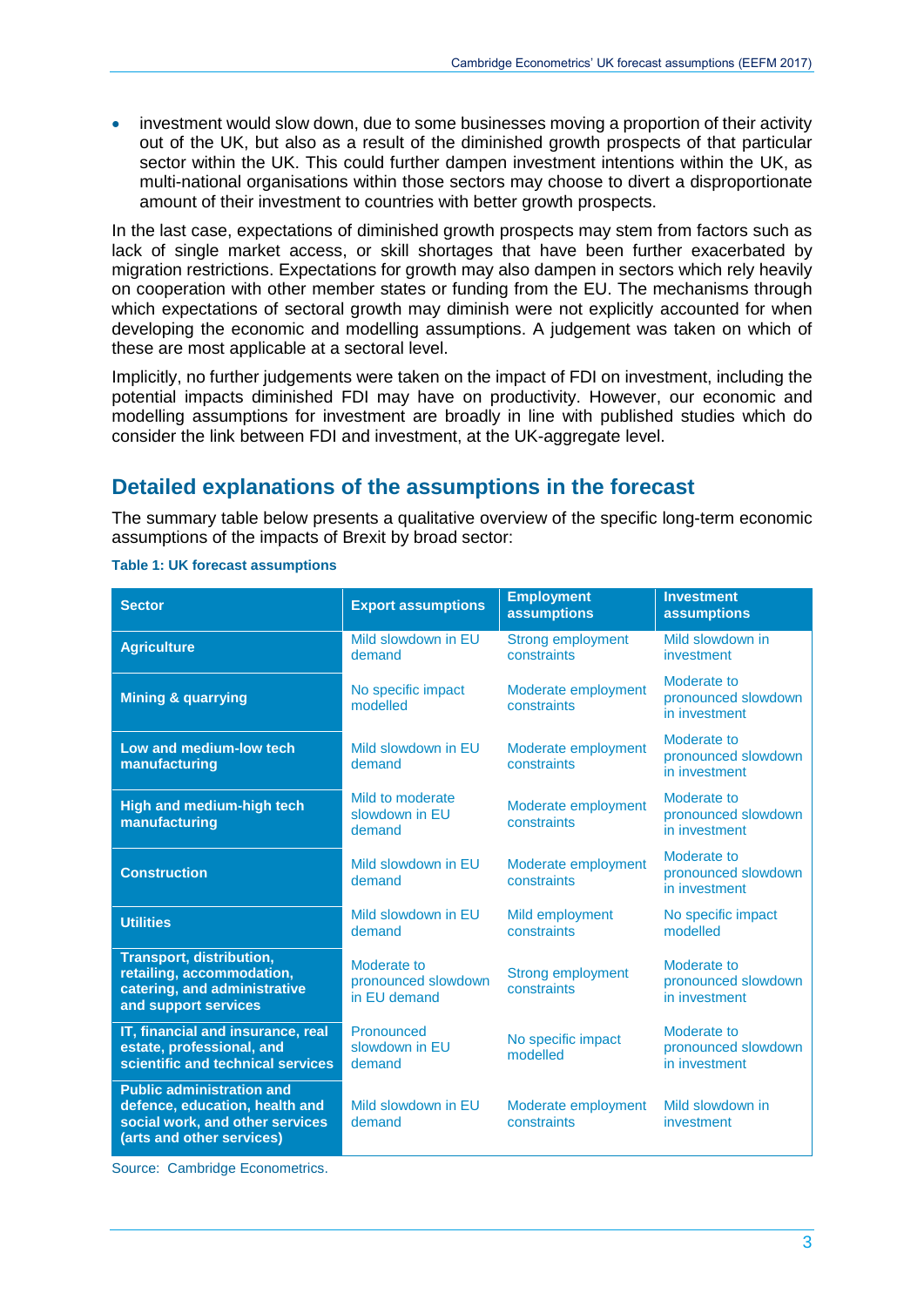## Appendix: mapping to broad sectors

The broad sectors outlined above map to 31 EEFM sectors according to the following classifications:

| <b>Broad sectors</b>                                                                                    | <b>EEFM sectors</b>                             |
|---------------------------------------------------------------------------------------------------------|-------------------------------------------------|
|                                                                                                         |                                                 |
| Agriculture                                                                                             | Agriculture & fishing                           |
|                                                                                                         |                                                 |
| Mining & quarrying                                                                                      | Mining & quarrying                              |
|                                                                                                         |                                                 |
| Low and medium-low tech manufacturing                                                                   | Food manufacturing                              |
|                                                                                                         | General manufacturing                           |
|                                                                                                         | Chemicals excl. pharmaceuticals (part)          |
|                                                                                                         | Metals manufacturing                            |
|                                                                                                         |                                                 |
| High and medium-high tech manufacturing                                                                 | Chemicals excl. pharmaceuticals (part)          |
|                                                                                                         | Pharmaceuticals                                 |
|                                                                                                         | Transport equipment, machinery & equipment, etc |
|                                                                                                         | Electronics                                     |
|                                                                                                         |                                                 |
| <b>Utilities</b>                                                                                        | <b>Utilities</b>                                |
|                                                                                                         | Waste & remediation                             |
|                                                                                                         |                                                 |
| Construction                                                                                            | Construction                                    |
|                                                                                                         |                                                 |
| Transport, distribution, retailing, accommodation,<br>catering, and administrative and support services | Wholesale                                       |
|                                                                                                         | Retail                                          |
|                                                                                                         | Land transport                                  |
|                                                                                                         | Water & air transport                           |
|                                                                                                         | Hotels & restaurants                            |
|                                                                                                         | Publishing & broadcasting                       |
|                                                                                                         | Telecoms                                        |
|                                                                                                         | Business services excl. employment activities   |
|                                                                                                         | <b>Employment activities</b>                    |
|                                                                                                         |                                                 |
| IT, financial and insurance, real estate, professional,<br>and scientific and technical services        | Computer related activities                     |
|                                                                                                         | Finance                                         |
|                                                                                                         | Real estate                                     |
|                                                                                                         | Professional services excl. R&D activities      |
|                                                                                                         | Research & development                          |
|                                                                                                         |                                                 |
| Public administration and defence, education, health<br>and social work, and other services             | Public administration                           |